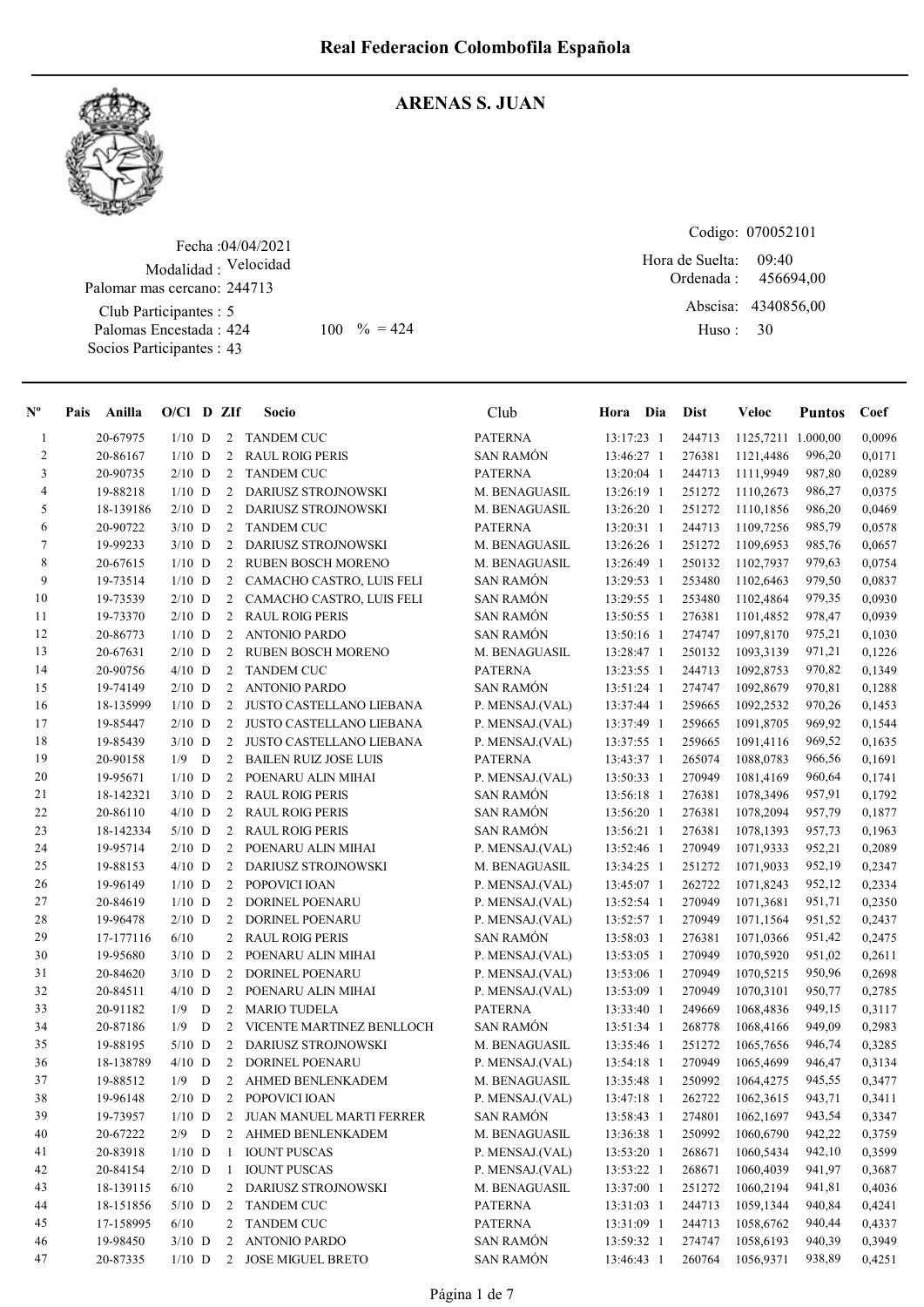| $\mathbf{N}^{\mathbf{o}}$ | Anilla<br>Pais        | $O/C1$ D ZIf         |   |                      | Socio                                            | Club                                | Hora                     | Dia        | <b>Dist</b>      | Veloc                  | <b>Puntos</b>    | Coef             |
|---------------------------|-----------------------|----------------------|---|----------------------|--------------------------------------------------|-------------------------------------|--------------------------|------------|------------------|------------------------|------------------|------------------|
| 48                        | 20-67600              | $3/10$ D             |   |                      | 2 RUBEN BOSCH MORENO                             | M. BENAGUASIL                       | 13:36:51 1               |            | 250132           | 1056,0777              | 938,13           | 0,4526           |
| 49                        | 20-90155              | $2/9$ D              |   | 2                    | <b>BAILEN RUIZ JOSE LUIS</b>                     | <b>PATERNA</b>                      | 13:51:08 1               |            | 265074           | 1055,5110              | 937,63           | 0,4360           |
| 50                        | 19-96315              | $5/10$ D             |   | 2                    | DORINEL POENARU                                  | P. MENSAJ.(VAL)                     | 13:56:52 1               |            | 270949           | 1054,8235              | 937,01           | 0,4352           |
| 51                        | 17-158326             | $3/9$ D              |   | $2^{\circ}$          | <b>BAILEN RUIZ JOSE LUIS</b>                     | <b>PATERNA</b>                      | 13:51:38 1               |            | 265074           | 1053,4137              | 935,76           | 0,4538           |
| 52                        | 20-84863              | $3/10$ D             |   |                      | 2 POPOVICI IOAN                                  | P. MENSAJ.(VAL)                     | 13:49:51 1               |            | 262722           | 1051,5189              | 934,08           | 0,4668           |
| 53                        | 19-73575              | $3/10$ D             |   | 2                    | CAMACHO CASTRO, LUIS FELI                        | <b>SAN RAMÓN</b>                    | 13:41:07 1               |            | 253480           | 1051,2753              | 933,86           | 0,4931           |
| 54                        | 20-86694              | $2/10$ D             |   |                      | 2 JUAN MANUEL MARTI FERRER                       | <b>SAN RAMÓN</b>                    | 14:01:34 1               |            | 274801           | 1050,5964              | 933,26           | 0,4635           |
| 55                        | 19-88843              | 7/10                 |   | 2                    | <b>TANDEM CUC</b>                                | <b>PATERNA</b>                      | 13:32:59 1               |            | 244713<br>270949 | 1050,3455              | 933,04           | 0,5301           |
| 56<br>57                  | 19-84541<br>19-73958  | 6/10<br>$3/10$ D     |   | 2<br>2               | DORINEL POENARU<br>JUAN MANUEL MARTI FERRER      | P. MENSAJ.(VAL)<br><b>SAN RAMÓN</b> | 13:57:59 1<br>14:01:46 1 |            | 274801           | 1050,2578<br>1049,7937 | 932,96<br>932,55 | 0,4875<br>0,4892 |
| 58                        | 18-142704             | $4/10$ D             |   | 2                    | <b>ANTONIO PARDO</b>                             | <b>SAN RAMÓN</b>                    | 14:01:51 1               |            | 274747           | 1049,2534              | 932,07           | 0,4979           |
| 59                        | 18-139553             | $3/9$ D              |   | 2                    | AHMED BENLENKADEM                                | M. BENAGUASIL                       | 13:39:14 1               |            | 250992           | 1049,1515              | 931,98           | 0,5544           |
| 60                        | 19-85184              | $4/10$ D             |   | $\overline{2}$       | <b>RUBEN BOSCH MORENO</b>                        | M. BENAGUASIL                       | 13:38:29 1               |            | 250132           | 1048,8448              | 931,70           | 0,5657           |
| 61                        | 20-84777              | $4/10$ D             |   | 2                    | POPOVICI IOAN                                    | P. MENSAJ.(VAL)                     | 13:50:42 1               |            | 262722           | 1047,9537              | 930,91           | 0,5476           |
| 62                        | 19-95302              | $1/10$ D             |   | 2                    | <b>OSCAR PASTOR</b>                              | P. MENSAJ.(VAL)                     | 14:01:36 1               |            | 273951           | 1047,2133              | 930,25           | 0,5338           |
| 63                        | 19-85429              | $4/10$ D             |   | 2                    | JUSTO CASTELLANO LIEBANA                         | P. MENSAJ.(VAL)                     | 13:48:27 1               |            | 259665           | 1045,1399              | 928,41           | 0,5722           |
| 64                        | 18-135989             | $5/10$ D             |   | 2                    | JUSTO CASTELLANO LIEBANA                         | P. MENSAJ.(VAL)                     | 13:48:38 1               |            | 259665           | 1044,3692              | 927,73           | 0,5813           |
| 65                        | 20-86780              | $5/10$ D             |   | $\overline{2}$       | ANTONIO PARDO                                    | <b>SAN RAMÓN</b>                    | 14:03:32 1               |            | 274747           | 1042,5512              | 926,11           | 0,5580           |
| 66                        | 18-136109             | 1/9                  | D |                      | 2 FERNANDO PELAEZ BRAVO                          | P. MENSAJ.(VAL)                     | 13:41:37 1               |            | 251813           | 1042,2005              | 925,80           | 0,6182           |
| 67                        | 20-86050              | 1/6                  | D | 2                    | FERNANDO BURGAL                                  | <b>SAN RAMÓN</b>                    | 14:05:29 1               |            | 276287           | 1040,6943              | 924,46           | 0,5719           |
| 68                        | 19-95706              | $5/10$ D             |   | 2                    | POENARU ALIN MIHAI                               | P. MENSAJ.(VAL)                     | 14:00:32 1               |            | 270949           | 1039,9782              | 923,83           | 0,5919           |
| 69                        | 17-177117             | 7/10                 |   | 2                    | <b>RAUL ROIG PERIS</b>                           | <b>SAN RAMÓN</b>                    | 14:05:48 1               |            | 276381           | 1039,8081              | 923,68           | 0,5888           |
| 70                        | 18-135041             | $1/10$ D             |   | 2                    | JAVIER MORENO COLLADO                            | <b>PATERNA</b>                      | 13:55:46 1               |            | 265453           | 1037,8718              | 921,96           | 0,6219           |
| 71                        | 20-87341              | $2/10$ D             |   | 2                    | <b>JOSE MIGUEL BRETO</b>                         | <b>SAN RAMÓN</b>                    | 13:51:25 1               |            | 260764           | 1037,1787              | 921,34           | 0.6422           |
| 72<br>73                  | 18-135997<br>19-96341 | 6/10<br>$1/9$ D      |   | $\overline{2}$       | JUSTO CASTELLANO LIEBANA                         | P. MENSAJ.(VAL)                     | 13:50:22 1<br>13:57:34 1 |            | 259665<br>266803 | 1037,1389              | 921,31<br>920,17 | 0,6540<br>0,6453 |
| 74                        | 19-84526              | 6/10                 |   | -1<br>$\overline{2}$ | <b>GELU TOMA</b><br>POENARU ALIN MIHAI           | P. MENSAJ.(VAL)<br>P. MENSAJ.(VAL)  | 14:01:46 1               |            | 270949           | 1035,8600<br>1035,0783 | 919,48           | 0,6441           |
| 75                        | 20-84150              | $3/10$ D             |   | 1                    | <b>IOUNT PUSCAS</b>                              | P. MENSAJ.(VAL)                     | 13:59:44 1               |            | 268671           | 1034,4109              | 918,88           | 0,6584           |
| 76                        | 19-88882              | 8/10                 |   | 2                    | <b>TANDEM CUC</b>                                | <b>PATERNA</b>                      | 13:36:52 1               |            | 244713           | 1033,1255              | 917,74           | 0,7325           |
| 77                        | 17-158024             | $2/10$ D             |   | 2                    | JAVIER MORENO COLLADO                            | <b>PATERNA</b>                      | 13:56:57 1               |            | 265453           | 1033,0920              | 917,71           | 0,6841           |
| 78                        | 19-187752             | $1/10$ D             |   | 2                    | <b>SAID AISSAT</b>                               | <b>PATERNA</b>                      | 13:59:35 1               |            | 267660           | 1031,1140              | 915,95           | 0,6873           |
| 79                        | 20-84211              | $2/10$ D             |   | 2                    | <b>OSCAR PASTOR</b>                              | P. MENSAJ.(VAL)                     | 14:05:54 1               |            | 273951           | 1030,2783              | 915,21           | 0,6801           |
| 80                        | 19-186536             | $1/10$ D             |   | -1                   | ANDRES BORDEANU                                  | P. MENSAJ.(VAL)                     | 13:48:30 1               |            | 255898           | 1029,7706              | 914,76           | 0,7373           |
| 81                        | 20-67132              | 7/10                 |   | 2                    | DARIUSZ STROJNOWSKI                              | M. BENAGUASIL                       | 13:44:10 1               |            | 251272           | 1029,1003              | 914,16           | 0,7603           |
| 82                        | 18-139339             | 8/10                 |   | 2                    | <b>DARIUSZ STROJNOWSKI</b>                       | M. BENAGUASIL                       | 13:44:12 1               |            | 251272           | 1028,9599              | 914,04           | 0,7697           |
| 83                        | 20-67950              | $4/9$ D              |   | 2                    | AHMED BENLENKADEM                                | M. BENAGUASIL                       | 13:43:56 1               |            | 250992           | 1028,9369              | 914,02           | 0,7799           |
| 84                        | 19-73902              | $4/10$ D             |   |                      | 2 JUAN MANUEL MARTI FERRER                       | <b>SAN RAMÓN</b>                    | 14:07:08 1               |            | 274801           | 1028,7035              | 913,81           | 0,7209           |
| 85                        |                       |                      |   |                      | 17-157890 4/10 D 2 CAMACHO CASTRO, LUIS FELI     | SAN RAMÓN                           |                          | 13:46:27 1 |                  | 253480 1028,5251       | 913,65           | 0,7909           |
| 86                        | 19-73601              |                      |   |                      | 5/10 D 2 CAMACHO CASTRO, LUIS FELI               | <b>SAN RAMÓN</b>                    | 13:46:31 1               |            | 253480           | 1028,2469              | 913,41           | 0,8002           |
| 87                        | 20-84578              | 7/10                 |   |                      | 2 DORINEL POENARU                                | P. MENSAJ.(VAL)                     | 14:03:35 1               |            | 270949           | 1027,9444              | 913,14           | 0,7573           |
| 88<br>89                  | 17-165751<br>19-99272 | $3/10$ D<br>$5/10$ D |   | 2                    | <b>OSCAR PASTOR</b><br>2 RUBEN BOSCH MORENO      | P. MENSAJ.(VAL)<br>M. BENAGUASIL    | 14:07:00 1<br>13:43:56 1 |            | 273951<br>250132 | 1026,0337<br>1025,4113 | 911,44<br>910,89 | 0,7576<br>0,8392 |
| 90                        | 18-140748             | $2/10$ D             |   | -1                   | ANDRES BORDEANU                                  | P. MENSAJ.(VAL)                     | 13:49:35 1               |            | 255898           | 1025,3008              | 910,79           | 0,8295           |
| 91                        | 19-282207             | 6/10                 |   |                      | 2 RUBEN BOSCH MORENO                             | M. BENAGUASIL                       | 13:43:59 1               |            | 250132           | 1025,2012              | 910,70           | 0,8580           |
| 92                        | 19-95927              | $4/10$ D             |   | 2                    | <b>OSCAR PASTOR</b>                              | P. MENSAJ.(VAL)                     | 14:07:39 1               |            | 273951           | 1023,5419              | 909,23           | 0,7920           |
| 93                        | 19-74125              | 6/10                 |   |                      | 2 ANTONIO PARDO                                  | <b>SAN RAMÓN</b>                    | 14:08:31 1               |            | 274747           | 1023,2028              | 908,93           | 0,7983           |
| 94                        | 20-90169              | $4/9$ D              |   | $2^{\circ}$          | <b>BAILEN RUIZ JOSE LUIS</b>                     | <b>PATERNA</b>                      | 13:59:06 1               |            | 265074           | 1023,0567              | 908,80           | 0,8364           |
| 95                        | 18-143287             | $2/9$ D              |   |                      | 2 VICENTE MARTINEZ BENLLOCH                      | SAN RAMÓN                           | 14:02:49 1               |            | 268778           | 1022,6825              | 908,46           | 0,8336           |
| 96                        | 20-87367              | $3/10$ D             |   |                      | 2 JOSE MIGUEL BRETO                              | <b>SAN RAMÓN</b>                    | 13:55:01 1               |            | 260764           | 1022,5371              | 908,33           | 0,8683           |
| 97                        | 18-138421             | $1/10$ D             |   |                      | 2 VICENTE NAVARRO ALOS                           | P. MENSAJ.(VAL)                     | $14:01:18$ 1             |            | 266349           | 1019,3226              | 905,48           | 0,8589           |
| 98                        | 19-187753             | $2/10$ D             |   | $\mathbf{2}$         | <b>SAID AISSAT</b>                               | <b>PATERNA</b>                      | 14:02:51 1               |            | 267660           | 1018,2994              | 904,57           | 0,8635           |
| 99                        | 19-96317              | 8/10                 |   |                      | 2 DORINEL POENARU                                | P. MENSAJ.(VAL)                     | 14:06:12 1               |            | 270949           | 1017,8400              | 904,16           | 0,8618           |
| 100                       | 19-98888              | $5/10$ D             |   | $\mathbf{2}$         | POPOVICI IOAN                                    | P. MENSAJ.(VAL)                     | 13:58:28 1               |            | 262722           | 1016,4638              | 902,94           | 0,8977           |
| 101                       | 18-139146             | 9/10                 |   |                      | 2 DARIUSZ STROJNOWSKI                            | M. BENAGUASIL                       | 13:47:17 1               |            | 251272           | 1016,1299              | 902,64           | 0,9480           |
| 102                       | 20-84112              | $4/10$ D             |   | -1                   | <b>IOUNT PUSCAS</b>                              | P. MENSAJ.(VAL)                     | 14:04:31 1               |            | 268671           | 1015,7054              | 902,27           | 0,8954           |
| 103<br>104                | 19-73512              | 6/10                 |   | $\overline{2}$       | CAMACHO CASTRO, LUIS FELI<br><b>IOUNT PUSCAS</b> | <b>SAN RAMÓN</b>                    | 13:49:39 1               |            | 253480<br>268671 | 1015,3415              | 901,94<br>901,87 | 0,9584<br>0,9129 |
| 105                       | 20-84918<br>19-96431  | $5/10$ D<br>$2/9$ D  |   | -1<br>1              | <b>GELU TOMA</b>                                 | P. MENSAJ.(VAL)<br>P. MENSAJ.(VAL)  | 14:04:38 1<br>14:02:54 1 |            | 266803           | 1015,2576<br>1014,8459 | 901,50           | 0,9282           |
| 106                       | 20-87372              | $4/10$ D             |   | 2                    | <b>JOSE MIGUEL BRETO</b>                         | <b>SAN RAMÓN</b>                    | 13:56:59 1               |            | 260764           | 1014,7117              | 901,38           | 0,9587           |
| 107                       | 20-84971              | $3/9$ D              |   | $\mathbf{1}$         | <b>GELU TOMA</b>                                 | P. MENSAJ.(VAL)                     | 14:03:13 1               |            | 266803           | 1013,6250              | 900,42           | 0,9459           |
| 108                       | 20-76925              | $3/10$ D             |   | 2                    | <b>SAID AISSAT</b>                               | <b>PATERNA</b>                      | 14:04:16 1               |            | 267660           | 1012,8406              | 899,72           | 0,9516           |
| 109                       | 18-138073             | $1/10$ D             |   | $2^{\circ}$          | MONTALVAN MARIN JOSÉ LUIS                        | P. MENSAJ.(VAL)                     | 14:02:00 1               |            | 265245           | 1012,3855              | 899,32           | 0,9692           |
| 110                       | 19-95694              | 7/10                 |   |                      | 2 POENARU ALIN MIHAI                             | P. MENSAJ.(VAL)                     | 14:07:44 1               |            | 270949           | 1012,0107              | 898,98           | 0,9575           |
| 111                       | 19-95933              | $5/10$ D             |   | 2                    | <b>OSCAR PASTOR</b>                              | P. MENSAJ.(VAL)                     | 14:11:03 1               |            | 273951           | 1010,7028              | 897,82           | 0,9556           |
| 112                       | 17-184101             | 7/10                 |   |                      | 2 JUSTO CASTELLANO LIEBANA                       | P. MENSAJ.(VAL)                     | 13:56:56 1               |            | 259665           | 1010,6318              | 897,76           | 1,0173           |
| 113                       | 19-85524              | $2/9$ D              |   |                      | 2 FERNANDO PELAEZ BRAVO                          | P. MENSAJ.(VAL)                     | 13:49:15 1               |            | 251813           | 1010,2828              | 897,45           | 1,0584           |
| 114                       | 19-73544              | 7/10                 |   |                      | 2 CAMACHO CASTRO, LUIS FELI                      | SAN RAMÓN                           | 13:50:59 1               |            | 253480           | 1009,9475              | 897,15           | 1,0607           |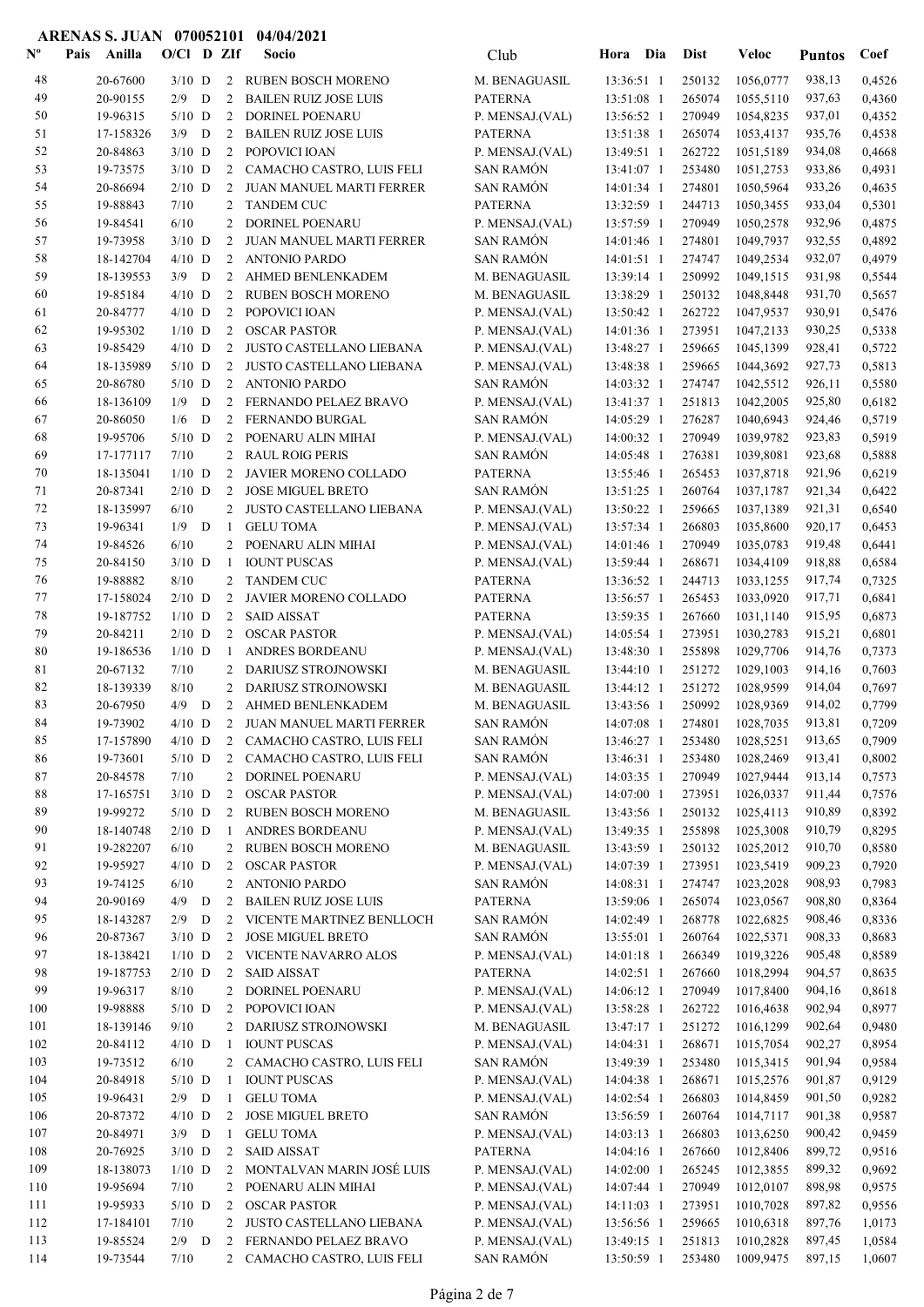| $N^{\text{o}}$ | Pais | Anilla               | $O/Cl$ D ZIf        |   |                | Socio                                              | Club                               | Hora Dia                   | <b>Dist</b>       | Veloc                  | <b>Puntos</b>    | Coef             |
|----------------|------|----------------------|---------------------|---|----------------|----------------------------------------------------|------------------------------------|----------------------------|-------------------|------------------------|------------------|------------------|
| 115            |      | 19-85719             | 5/9                 | D |                | 2 BAILEN RUIZ JOSE LUIS                            | <b>PATERNA</b>                     | 14:02:41 1                 | 265074            | 1009,1009              | 896,40           | 1,0232           |
| 116            |      | 18-143293            | 3/9                 | D | 2              | VICENTE MARTINEZ BENLLOCH                          | <b>SAN RAMÓN</b>                   | 14:06:38 1                 | 268778            | 1008,0435              | 895,46           | 1,0179           |
| 117            |      | 19-73924             | $5/10$ D            |   | 2              | JUAN MANUEL MARTI FERRER                           | <b>SAN RAMÓN</b>                   | 14:12:44 1                 | 274801            | 1007,5813              | 895,05           | 1,0042           |
| 118            |      | 20-84965             | 4/9                 | D | -1             | <b>GELU TOMA</b>                                   | P. MENSAJ.(VAL)                    | 14:05:01 1                 | 266803            | 1006,7405              | 894,30           | 1,0431           |
| 119            |      | 20-90764             | 9/10                |   |                | 2 TANDEM CUC                                       | <b>PATERNA</b>                     | 13:43:05 1                 | 244713            | 1006,7041              | 894,27           | 1,1469           |
| 120            |      | 20-67599             | 7/10                |   |                | 2 RUBEN BOSCH MORENO                               | M. BENAGUASIL                      | 13:48:31 1                 | 250132            | 1006,4999              | 894,09           | 1,1315           |
| 121<br>122     |      | 18-151391            | $4/9$ D             |   | 2              | VICENTE MARTINEZ BENLLOCH                          | <b>SAN RAMÓN</b>                   | 14:07:21 1                 | 268778            | 1005,3413              | 893,06           | 1,0618           |
| 123            |      | 20-90154<br>19-84521 | 6/9<br>8/10         |   | 2<br>2         | <b>BAILEN RUIZ JOSE LUIS</b><br>POENARU ALIN MIHAI | <b>PATERNA</b><br>P. MENSAJ.(VAL)  | 14:03:42 1<br>14:09:40 1   | 265074<br>270949  | 1005,2105<br>1004,7553 | 892,94<br>892,54 | 1,0855<br>1,0707 |
| 124            |      | 18-151469            | 6/10                |   | 2              | <b>OSCAR PASTOR</b>                                | P. MENSAJ.(VAL)                    | 14:12:50 1                 | 273951            | 1004,0965              | 891,95           | 1,0675           |
| 125            |      | 19-85974             | $3/10$ D            |   | 2              | JAVIER MORENO COLLADO                              | <b>PATERNA</b>                     | 14:04:33 1                 | 265453            | 1003,4133              | 891,35           | 1,1106           |
| 126            |      | 19-98871             | $2/10$ D            |   | $\overline{2}$ | MONTALVAN MARIN JOSÉ LUIS                          | P. MENSAJ.(VAL)                    | 14:04:24 1                 | 265245            | 1003,1959              | 891,15           | 1,1204           |
| 127            |      | 19-74146             | 7/10                |   | $\overline{2}$ | <b>ANTONIO PARDO</b>                               | <b>SAN RAMÓN</b>                   | $14:14:11$ 1               | 274747            | 1002,0558              | 890,14           | 1,0902           |
| 128            |      | 18-135054            | $4/10$ D            |   | 2              | JAVIER MORENO COLLADO                              | <b>PATERNA</b>                     | 14:05:18 1                 | 265453            | 1000,5767              | 888,83           | 1,1373           |
| 129            |      | 19-98899             | 6/10                |   | $\overline{2}$ | POPOVICI IOAN                                      | P. MENSAJ.(VAL)                    | 14:02:40 1                 | 262722            | 1000,2107              | 888,50           | 1,1581           |
| 130            |      | 19-74122             | 8/10                |   | 2              | <b>ANTONIO PARDO</b>                               | <b>SAN RAMÓN</b>                   | 14:15:17 1                 | 274747            | 998,0517               | 886,58           | 1,1159           |
| 131            |      | 19-73930             | 6/10                |   | 2              | JUAN MANUEL MARTI FERRER                           | <b>SAN RAMÓN</b>                   | 14:15:32 1                 | 274801            | 997,3421               | 885,95           | 1,1243           |
| 132            |      | 19-96430             | $3/9$ D             |   |                | 2 FERNANDO PELAEZ BRAVO                            | P. MENSAJ.(VAL)                    | 13:53:20 1                 | 251813            | 993,9987               | 882,98           | 1,2363           |
| 133            |      | 17-165066            | $3/10$ D            |   | 1              | <b>ANDRES BORDEANU</b>                             | P. MENSAJ.(VAL)                    | 13:57:32 1                 | 255898            | 993,6500               | 882,67           | 1,2258           |
| 134            |      | 20-84183             | 6/10                |   | 1              | <b>IOUNT PUSCAS</b>                                | P. MENSAJ.(VAL)                    | 14:10:33 1                 | 268671            | 993,0549               | 882,15           | 1,1763           |
| 135<br>136     |      | 20-84113<br>19-96530 | 7/10<br>$4/10$ D    |   | 1<br>-1        | <b>IOUNT PUSCAS</b><br>ANDRES BORDEANU             | P. MENSAJ.(VAL)<br>P. MENSAJ.(VAL) | 14:10:36 1<br>13:57:54 1   | 268671<br>255898  | 992,8714<br>992,2373   | 881,98<br>881,42 | 1,1851<br>1,2534 |
| 137            |      | 20-86088             | 2/6                 | D |                | 2 FERNANDO BURGAL                                  | <b>SAN RAMÓN</b>                   | 14:18:54 1                 | 276287            | 990,6311               | 879,99           | 1,1695           |
| 138            |      | 18-151390            | 5/9                 | D | 2              | VICENTE MARTINEZ BENLLOCH                          | <b>SAN RAMÓN</b>                   | 14:11:21 1                 | 268778            | 990.5215               | 879,89           | 1,2109           |
| 139            |      | 17-184092            | 2/9                 | D | 2              | <b>MARIO TUDELA</b>                                | <b>PATERNA</b>                     | 13:52:04 1                 | 249669            | 990,4880               | 879,86           | 1,3131           |
| 140            |      | 20-20410             | $4/10$ D            |   | 2              | <b>SAID AISSAT</b>                                 | <b>PATERNA</b>                     | 14:10:22 1                 | 267660            | 989,9889               | 879,42           | 1,2336           |
| 141            |      | 19-95634             | $3/10$ D            |   | $\overline{2}$ | MONTALVAN MARIN JOSÉ LUIS                          | P. MENSAJ.(VAL)                    | 14:08:02 1                 | 265245            | 989,5971               | 879,07           | 1,2537           |
| 142            |      | 20-87354             | $5/10$ D            |   | $\overline{2}$ | <b>JOSE MIGUEL BRETO</b>                           | <b>SAN RAMÓN</b>                   | 14:03:32 1                 | 260764            | 989,4915               | 878,98           | 1,2843           |
| 143            |      | 19-95621             | $4/10$ D            |   | $\overline{2}$ | MONTALVAN MARIN JOSÉ LUIS                          | P. MENSAJ.(VAL)                    | 14:08:04 1                 | 265245            | 989,4740               | 878,96           | 1,2715           |
| 144            |      | 19-98900             | 7/10                |   | 2              | POPOVICI IOAN                                      | P. MENSAJ.(VAL)                    | 14:06:01 1                 | 262722            | 987,6148               | 877,31           | 1,2927           |
| 145            |      | 20-84410             | $5/10$ D            |   | 2              | <b>SAID AISSAT</b>                                 | <b>PATERNA</b>                     | 14:11:09 1                 | 267660            | 987,1289               | 876,88           | 1,2777           |
| 146            |      | 18-135966            | 8/10                |   | 2              | JUSTO CASTELLANO LIEBANA                           | P. MENSAJ.(VAL)                    | $14:03:20$ 1               | 259665            | 986,0696               | 875,94           | 1,3261           |
| 147            |      | 19-88949             | 10/10               |   | 2              | <b>TANDEM CUC</b>                                  | <b>PATERNA</b>                     | 13:48:11 1                 | 244713            | 986,0171               | 875,89           | 1,4168           |
| 148            |      | 19-73570             | 8/10                |   | 2              | CAMACHO CASTRO, LUIS FELI                          | <b>SAN RAMÓN</b>                   | 13:57:34 1                 | 253480            | 984,1336               | 874,22           | 1,3771           |
| 149<br>150     |      | 20-84404<br>20-67602 | 6/10<br>8/10        |   | 2<br>2         | <b>SAID AISSAT</b><br><b>RUBEN BOSCH MORENO</b>    | <b>PATERNA</b><br>M. BENAGUASIL    | 14:12:06 1<br>13:54:39 1   | 267660<br>250132  | 983,6825<br>982,2580   | 873,82<br>872,55 | 1,3129<br>1,4143 |
| 151            |      | 19-96261             | $5/10$ D            |   | $\mathbf{1}$   | ANDRES BORDEANU                                    | P. MENSAJ.(VAL)                    | 14:00:43 1                 | 255898            | 981,5176               | 871,90           | 1,3917           |
| 152            |      | 20-87357             | 6/10                |   |                | 2 JOSE MIGUEL BRETO                                | SAN RAMÓN                          |                            | 14:05:44 1 260764 | 981,2995               | 871,70           | 1,3748           |
| 153            |      | 18-138814            | 7/10                |   | 2              | <b>OSCAR PASTOR</b>                                | P. MENSAJ.(VAL)                    | 14:19:43 1                 | 273951            | 979,3875               | 870,00           | 1,3172           |
| 154            |      | 20-66916             | $1/9$ D             |   | 2              | JOSE VICENTE ANDRES FA                             | M. BENAGUASIL                      | 13:59:58 1                 | 254481            | 978,8986               | 869,57           | 1,4272           |
| 155            |      | 20-81218             | $1/8$ D             |   | -1             | ANDREU COMPANY GRAU                                | LA COSTERA                         | 14:29:02 1                 | 282905            | 978,7971               | 869,48           | 1,2922           |
| 156            |      | 19-95787             | 9/10                |   |                | 2 POENARU ALIN MIHAI                               | P. MENSAJ.(VAL)                    | 14:16:55 1                 | 270949            | 978,4496               | 869,17           | 1,3579           |
| 157            |      | 20-80611             | $2/8$ D             |   | -1             | ANDREU COMPANY GRAU                                | LA COSTERA                         | 14:29:09 1                 | 282905            | 978,4022               | 869,13           | 1,3089           |
| 158            |      | 20-67930             | $5/9$ D             |   | $\overline{2}$ | AHMED BENLENKADEM                                  | M. BENAGUASIL                      | 13:56:45 1                 | 250992            | 977,5735               | 868,39           | 1,4847           |
| 159            |      | 19-98867             | $5/10$ D            |   |                | 2 MONTALVAN MARIN JOSÉ LUIS                        | P. MENSAJ.(VAL)                    | 14:11:22 1                 | 265245            | 977,4413               | 868,28           | 1,4138           |
| 160            |      | 17-174627            | $1/9$ D             |   | -1             | DIEGO GIL VILLALBA                                 | LA COSTERA                         | 14:04:42 1                 | 258728            | 977,4386               | 868,27           | 1,4585           |
| 161            |      | 19-96302             | 9/10                |   | 2              | DORINEL POENARU                                    | P. MENSAJ.(VAL)                    | 14:17:16 1                 | 270949            | 977,2145               | 868,07           | 1,4014           |
| 162<br>163     |      | 20-67276<br>19-98451 | 6/9<br>9/10         |   | 2<br>2         | AHMED BENLENKADEM<br><b>ANTONIO PARDO</b>          | M. BENAGUASIL<br><b>SAN RAMÓN</b>  | 13:56:53 1<br>14:21:15 1   | 250992<br>274747  | 977,0661<br>976,8782   | 867,94<br>867,77 | 1,5223<br>1,3992 |
| 164            |      | 20-87539             | 7/10                |   | 2              | <b>JOSE MIGUEL BRETO</b>                           | <b>SAN RAMÓN</b>                   | 14:07:11 1                 | 260764            | 975,9741               | 866,97           | 1,4833           |
| 165            |      | 20-80616             | $3/8$ D             |   | -1             | ANDREU COMPANY GRAU                                | LA COSTERA                         | 14:29:59 1                 | 282905            | 975,5906               | 866,63           | 1,3756           |
| 166            |      | 20-86048             | $3/6$ D             |   |                | 2 FERNANDO BURGAL                                  | SAN RAMÓN                          | 14:23:12 1                 | 276287            | 975,5897               | 866,63           | 1,4170           |
| 167            |      | 18-138677            | 6/10                |   |                | 2 MONTALVAN MARIN JOSÉ LUIS                        | P. MENSAJ.(VAL)                    | 14:12:00 1                 | 265245            | 975,1654               | 866,25           | 1,4849           |
| 168            |      | 19-73517             | 9/10                |   |                | 2 CAMACHO CASTRO, LUIS FELI                        | <b>SAN RAMÓN</b>                   | 14:00:16 1                 | 253480            | 973,9242               | 865,15           | 1,5631           |
| 169            |      | 19-96441             | $2/10$ D            |   | 2              | VICENTE NAVARRO ALOS                               | P. MENSAJ.(VAL)                    | 14:13:32 1                 | 266349            | 973,7351               | 864,98           | 1,4965           |
| 170            |      | 20-76556             | 7/10                |   | 2              | <b>SAID AISSAT</b>                                 | PATERNA                            | 14:14:56 1                 | 267660            | 973,5451               | 864,81           | 1,4980           |
| 171            |      | 18-135241            | 7/9                 |   | 2              | <b>BAILEN RUIZ JOSE LUIS</b>                       | PATERNA                            | 14:12:22 1                 | 265074            | 973,2248               | 864,53           | 1,5215           |
| 172            |      | 19-85715             | 8/9                 |   | 2              | <b>BAILEN RUIZ JOSE LUIS</b>                       | <b>PATERNA</b>                     | 14:12:28 1                 | 265074            | 972,8676               | 864,21           | 1,5304           |
| 173            |      | 19-88043             | 2/9                 | D | 2              | JOSE VICENTE ANDRES FA                             | M. BENAGUASIL                      | 14:01:54 1                 | 254481            | 971,6724               | 863,15           | 1,6033           |
| 174            |      | 20-84981             | $5/9$ D             |   | -1             | <b>GELU TOMA</b>                                   | P. MENSAJ.(VAL)                    | 14:14:36 1                 | 266803            | 971,6060               | 863,09           | 1,5381           |
| 175            |      | 19-96446             | $3/10$ D            |   |                | 2 VICENTE NAVARRO ALOS                             | P. MENSAJ.(VAL)                    | 14:15:08 1                 | 266349            | 968,0724               | 859,95           | 1,5496           |
| 176<br>177     |      | 19-95445<br>19-83165 | $4/10$ D<br>$1/9$ D |   | -1             | 2 VICENTE NAVARRO ALOS<br>FERNANDEZ CARDOS ANGEL   | P. MENSAJ.(VAL)<br>LA COSTERA      | $14:15:10$ 1<br>14:13:02 1 | 266349<br>263776  | 967,9552<br>966,0945   | 859,85<br>858,20 | 1,5585<br>1,5826 |
| 178            |      | 20-67325             | 1/8                 | D | $\overline{2}$ | <b>JOSE ESCOLANO LANDETE</b>                       | M. BENAGUASIL                      | 13:58:22 1                 | 249300            | 964,9078               | 857,14           | 1,6840           |
| 179            |      | 20-80618             | $4/8$ D             |   | 1              | ANDREU COMPANY GRAU                                | LA COSTERA                         | 14:33:13 1                 | 282905            | 964,8326               | 857,08           | 1,4923           |
| 180            |      | 18-151446            | 7/10                |   |                | 2 MONTALVAN MARIN JOSÉ LUIS                        | P. MENSAJ.(VAL)                    | 14:15:28 1                 | 265245            | 962,8933               | 855,35           | 1,6005           |
| 181            |      | 19-83853             | $2/9$ D             |   | $\overline{1}$ | DIEGO GIL VILLALBA                                 | LA COSTERA                         | 14:08:57 1                 | 258728            | 961,9929               | 854,55           | 1,6499           |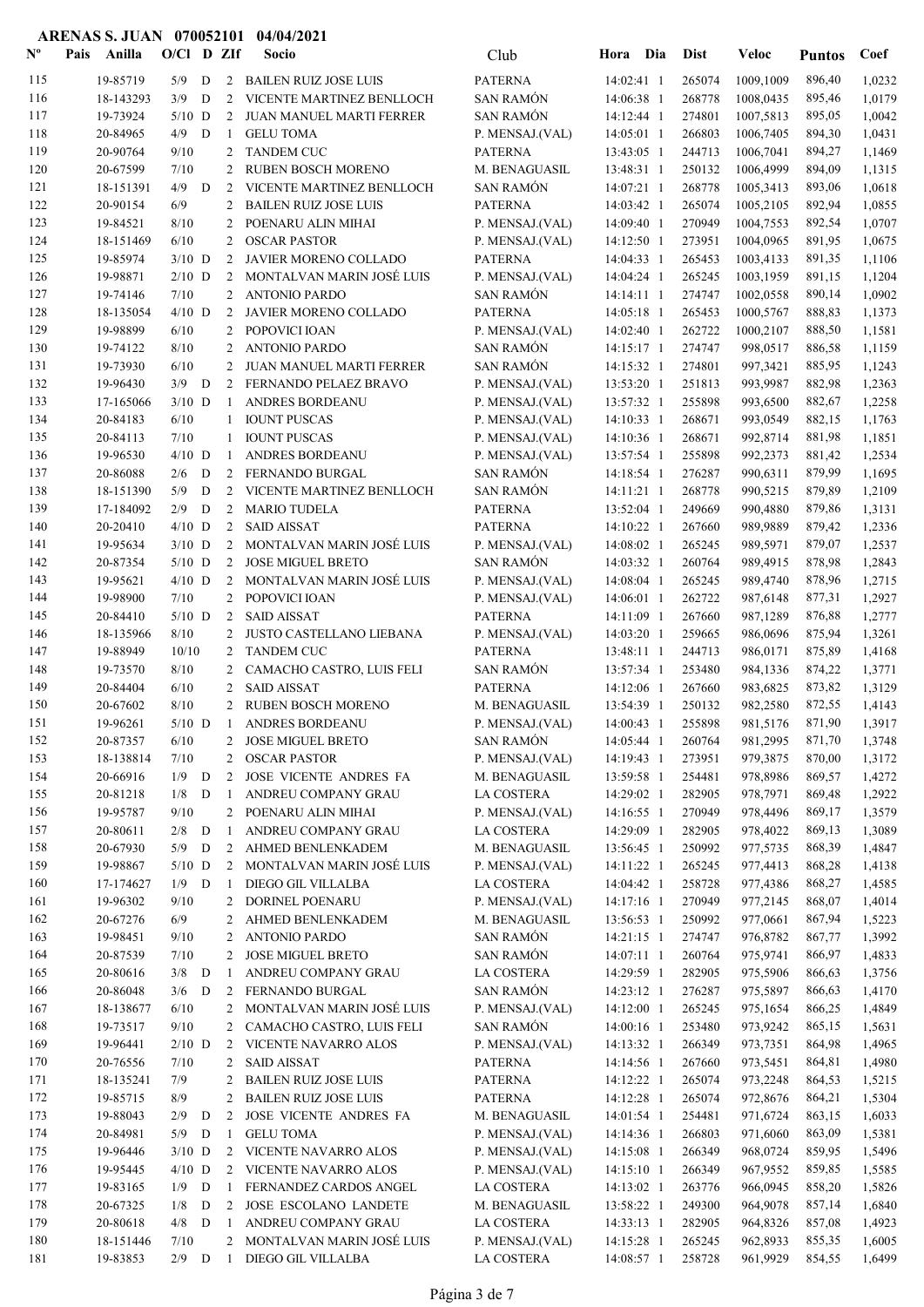| $\mathbf{N}^{\mathbf{o}}$ | Pais | Anilla                | $O/Cl$ D ZIf        |             |                                | Socio                                                      | Club                               | Hora Dia                 | <b>Dist</b>      | <b>Veloc</b>         | <b>Puntos</b>    | Coef             |
|---------------------------|------|-----------------------|---------------------|-------------|--------------------------------|------------------------------------------------------------|------------------------------------|--------------------------|------------------|----------------------|------------------|------------------|
| 182                       |      | 20-20401              | 8/10                |             |                                | 2 SAID AISSAT                                              | <b>PATERNA</b>                     | 14:18:48 1               | 267660           | 960,0430             | 852,82           | 1,6037           |
| 183                       |      | 19-96533              | 7/10                |             | 1                              | ANDRES BORDEANU                                            | P. MENSAJ.(VAL)                    | 14:06:53 1               | 255898           | 958,8384             | 851,75           | 1,6866           |
| 184                       |      | 19-96263              | 6/10                |             | 1                              | ANDRES BORDEANU                                            | P. MENSAJ.(VAL)                    | 14:06:53 1               | 255898           | 958,8384             | 851,75           | 1,6958           |
| 185                       |      | 18-143239             | 1/9                 | D           | 2                              | MARCEL CONSTANTIN PROFIRE                                  | <b>SAN RAMÓN</b>                   | 14:21:42 1               | 269677           | 957,3198             | 850,40           | 1,6179           |
| 186                       |      | 19-88584              | 3/9                 | D           | 2                              | <b>MARIO TUDELA</b>                                        | <b>PATERNA</b>                     | 14:01:22 1               | 249669           | 955,2442             | 848,56           | 1,7570           |
| 187                       |      | 20-90113              | $1/10$ D            |             | 2                              | <b>SALVA BENAVENT</b>                                      | <b>PATERNA</b>                     | 14:20:39 1               | 268033           | 955,0436             | 848,38           | 1,6455           |
| 188                       |      | 20-87445              | 1/8                 | D           | 2                              | MARCEL ANDREESCU                                           | <b>SAN RAMÓN</b>                   | 14:38:42 1               | 284779           | 953,3947             | 846,91           | 1,5570           |
| 189                       |      | 18-143365             | $1/10$ D            |             | 2                              | <b>TANDEM BERTOMEU</b><br>JOSE VICENTE ANDRES FA           | <b>SAN RAMÓN</b>                   | 14:17:05 1               | 263851           | 952,2442             | 845,89           | 1,6894           |
| 190<br>191                |      | 19-88038<br>19-88027  | 3/9<br>4/9          | D<br>D      | 2<br>2                         | JOSE VICENTE ANDRES FA                                     | M. BENAGUASIL<br>M. BENAGUASIL     | 14:07:26 1<br>14:07:34 1 | 254481<br>254481 | 951,5680<br>951,0938 | 845,29<br>844,87 | 1,7609<br>1,7702 |
| 192                       |      | 18-138431             | $5/10$ D            |             | 2                              | <b>VICENTE NAVARRO ALOS</b>                                | P. MENSAJ.(VAL)                    | 14:20:41 1               | 266349           | 948,9306             | 842,95           | 1,7001           |
| 193                       |      | 20-84155              | 8/10                |             | $\mathbf{1}$                   | <b>IOUNT PUSCAS</b>                                        | P. MENSAJ.(VAL)                    | 14:23:16 1               | 268671           | 948,4738             | 842,54           | 1,6942           |
| 194                       |      | 19-85515              | 4/9                 | D           | 2                              | <b>MARIO TUDELA</b>                                        | <b>PATERNA</b>                     | 14:03:51 1               | 249669           | 946,2536             | 840,57           | 1,8326           |
| 195                       |      | 18-139636             | 5/9                 | D           | 2                              | <b>MARIO TUDELA</b>                                        | <b>PATERNA</b>                     | $14:04:11$ 1             | 249669           | 945,0596             | 839,51           | 1,8421           |
| 196                       |      | 16-195587             | $2/10$ D            |             | 2                              | <b>TANDEM BERTOMEU</b>                                     | <b>SAN RAMÓN</b>                   | 14:19:23 1               | 263851           | 944,4049             | 838,93           | 1,7520           |
| 197                       |      | 19-96271              | 8/10                |             | 1                              | ANDRES BORDEANU                                            | P. MENSAJ.(VAL)                    | 14:12:19 1               | 255898           | 939,7074             | 834,76           | 1,8157           |
| 198                       |      | 19-96256              | 9/10                |             | 1                              | ANDRES BORDEANU                                            | P. MENSAJ.(VAL)                    | 14:12:44 1               | 255898           | 938,2718             | 833,48           | 1,8249           |
| 199                       |      | 19-85961              | $2/10$ D            |             | 2                              | <b>SALVA BENAVENT</b>                                      | <b>PATERNA</b>                     | 14:25:54 1               | 268033           | 937,5061             | 832,80           | 1,7511           |
| 200                       |      | 20-81671              | 5/8                 | D           | -1                             | ANDREU COMPANY GRAU                                        | <b>LA COSTERA</b>                  | 14:41:58 1               | 282905           | 936,8749             | 832,24           | 1,6673           |
| 201                       |      | 19-73785              | $3/10$ D            |             | 2                              | <b>TANDEM BERTOMEU</b>                                     | <b>SAN RAMÓN</b>                   | 14:22:22 1               | 263851           | 934,4269             | 830,06           | 1,7967           |
| 202                       |      | 20-81219              | $6/8$               |             | 1                              | ANDREU COMPANY GRAU                                        | LA COSTERA                         | 14:42:49 1               | 282905           | 934,2451             | 829,90           | 1,6840           |
| 203                       |      | 20-81087              | 7/8                 |             | 1                              | ANDREU COMPANY GRAU                                        | LA COSTERA                         | 14:42:56 1               | 282905           | 933,8853             | 829,58           | 1,6923           |
| 204                       |      | 17-183980             | 6/9                 |             | 2                              | VICENTE MARTINEZ BENLLOCH                                  | <b>SAN RAMÓN</b>                   | 14:27:58 1               | 268778           | 933,3650             | 829,12           | 1,7901           |
| 205                       |      | 20-81601              | 3/9                 | D           | -1                             | DIEGO GIL VILLALBA                                         | LA COSTERA                         | 14:17:22 1               | 258728           | 932,8013             | 828,62           | 1,8687           |
| 206                       |      | 19-96369              | 6/9                 |             | $\mathbf{1}$                   | <b>GELU TOMA</b>                                           | P. MENSAJ.(VAL)                    | 14:26:44 1               | 266803           | 930,4917             | 826,57           | 1,8210           |
| 207                       |      | 19-77959              | 2/8                 | D           | 2                              | <b>MARCEL ANDREESCU</b>                                    | <b>SAN RAMÓN</b>                   | 14:46:09 1               | 284779           | 930,1943             | 826,30           | 1,7143           |
| 208<br>209                |      | 18-138810<br>20-84210 | 8/10<br>9/10        |             | 2<br>2                         | <b>OSCAR PASTOR</b><br><b>OSCAR PASTOR</b>                 | P. MENSAJ.(VAL)<br>P. MENSAJ.(VAL) | 14:34:57 1<br>14:35:30 1 | 273951<br>273951 | 928,8049<br>927,0761 | 825,07           | 1,7907<br>1,7993 |
| 210                       |      | 18-142943             | 1/8                 | D           | 2                              | <b>FCO LINARES</b>                                         | <b>SAN RAMÓN</b>                   | 14:37:56 1               | 275137           | 923,4851             | 823,53<br>820,34 | 1,8001           |
| 211                       |      | 19-88334              | 2/8                 | D           | 2                              | JOSE ESCOLANO LANDETE                                      | M. BENAGUASIL                      | 14:10:00 1               | 249300           | 923,3333             | 820,21           | 1,9962           |
| 212                       |      | 18-138486             | $4/10$ D            |             | 2                              | <b>TANDEM BERTOMEU</b>                                     | <b>SAN RAMÓN</b>                   | 14:27:51 1               | 263851           | 916,6267             | 814,25           | 1,8950           |
| 213                       |      | 19-85299              | 1/8                 | D           | $\mathbf{1}$                   | <b>MARCHO TANEV MARCHEV</b>                                | LA COSTERA                         | 14:13:07 1               | 249987           | 915,3121             | 813,08           | 2,0095           |
| 214                       |      | 19-91069              | 2/8                 | D           | -1                             | MARCHO TANEV MARCHEV                                       | LA COSTERA                         | 14:13:22 1               | 249987           | 914,4751             | 812,34           | 2,0190           |
| 215                       |      | 19-88082              | 5/9                 | D           | 2                              | JOSE VICENTE ANDRES FA                                     | M. BENAGUASIL                      | 14:18:48 1               | 254481           | 912,7726             | 810,83           | 1,9926           |
| 216                       |      | 19-96442              | 6/10                |             | 2                              | VICENTE NAVARRO ALOS                                       | P. MENSAJ.(VAL)                    | 14:32:17 1               | 266349           | 911,2699             | 809,49           | 1,9127           |
| 217                       |      | 20-81603              | 4/9                 | D           | $\mathbf{1}$                   | DIEGO GIL VILLALBA                                         | <b>LA COSTERA</b>                  | 14:25:09 1               | 258728           | 907,3400             | 806,00           | 1,9781           |
| 218                       |      | 19-83134              | 2/9                 | D           | -1                             | FERNANDEZ CARDOS ANGEL                                     | <b>LA COSTERA</b>                  | 14:30:45 1               | 263776           | 907,2261             | 805,90           | 1,9492           |
| 219                       |      | 19-95586              | $8/10$              |             |                                | 2 MONTALVAN MARIN JOSÉ LUIS                                | P. MENSAJ.(VAL)                    | 14:32:37 1               | 265245           | 906,4590             | 805,22           | 1,9473           |
| 220                       |      | 19-95600              | 9/10                |             |                                | 2 MONTALVAN MARIN JOSÉ LUIS                                | P. MENSAJ.(VAL)                    | 14:33:25 1               | 265245           | 903,9875             | 803,03           | 1,9562           |
| 221                       |      | 16-177847             | $2/9$ D             |             | $\overline{2}$                 | MARCEL CONSTANTIN PROFIRE                                  | SAN RAMÓN                          | 14:38:40 1               | 269677           | 902,9364             | 802,09           | 1,9328           |
| 222                       |      | 20-80690              | 8/8                 |             | 1                              | ANDREU COMPANY GRAU                                        | LA COSTERA                         | 14:53:27 1               | 282905           | 902,5522             | 801,75           | 1,8507           |
| 223                       |      | 19-74320              | 2/8                 | D           |                                | 2 FCO LINARES                                              | SAN RAMÓN                          | 14:44:58 1               | 275137           | 902,1871             | 801,43           | 1,9116           |
| 224                       |      | 20-80645              | 3/8                 | $\mathbf D$ | 1                              | MARCHO TANEV MARCHEV                                       | LA COSTERA                         | 14:17:21 1               | 249987           | 901,3413             | 800,67           | 2,1133           |
| 225                       |      | 19-96382              | $4/9$ D             |             | 2                              | FERNANDO PELAEZ BRAVO                                      | P. MENSAJ.(VAL)                    | 14:19:39 1               | 251813           | 900,4577             | 799,89           | 2,1074           |
| 226<br>227                |      | 19-84996<br>19-74367  | $1/10$ D<br>$4/6$ D |             | $\mathbf{1}$<br>$\overline{2}$ | FCO. BELLVER MICO<br>FERNANDO BURGAL                       | LA COSTERA<br><b>SAN RAMÓN</b>     | 14:25:50 1<br>14:47:23 1 | 257103<br>276287 | 899,4857<br>898,8353 | 799,03<br>798,45 | 2,0732<br>1,9378 |
| 228                       |      | 19-84998              | $2/10$ D            |             | -1                             | FCO. BELLVER MICO                                          | LA COSTERA                         | 14:26:07 1               | 257103           | 898,5950             | 798,23           | 2,0915           |
| 229                       |      | 19-88052              | 6/9                 |             | $\overline{2}$                 | JOSE VICENTE ANDRES FA                                     | M. BENAGUASIL                      | 14:23:21 1               | 254481           | 898,1154             | 797,81           | 2,1223           |
| 230                       |      | 19-95469              | 7/10                |             | 2                              | VICENTE NAVARRO ALOS                                       | P. MENSAJ.(VAL)                    | 14:36:48 1               | 266349           | 897,4023             | 797,17           | 2,0366           |
| 231                       |      | 19-96270              | 10/10               |             | 1                              | ANDRES BORDEANU                                            | P. MENSAJ.(VAL)                    | 14:25:23 1               | 255898           | 896,6817             | 796,54           | 2,1290           |
| 232                       |      | 19-84938              | $3/10$ D            |             | -1                             | FCO. BELLVER MICO                                          | LA COSTERA                         | 14:27:01 1               | 257103           | 895,7772             | 795,73           | 2,1282           |
| 233                       |      | 18-138555             | 8/10                |             | 2                              | POPOVICI IOAN                                              | P. MENSAJ.(VAL)                    | 14:33:41 1               | 262722           | 894,5758             | 794,66           | 2,0917           |
| 234                       |      | 20-66939              | 7/9                 |             | 2                              | JOSE VICENTE ANDRES FA                                     | M. BENAGUASIL                      | 14:25:08 1               | 254481           | 892,4982             | 792,82           | 2,1687           |
| 235                       |      | 20-87431              | $3/8$ D             |             | 2                              | MARCEL ANDREESCU                                           | <b>SAN RAMÓN</b>                   | 14:59:21 1               | 284779           | 891,7457             | 792,15           | 1,9462           |
| 236                       |      | 19-84944              | $4/10$ D            |             | -1                             | FCO. BELLVER MICO                                          | LA COSTERA                         | 14:28:20 1               | 257103           | 891,6867             | 792,10           | 2,1649           |
| 237                       |      | 18-140981             | $1/9$ D             |             | -1                             | FRANCISCO E. BELLVER RUB                                   | LA COSTERA                         | 14:28:32 1               | 257103           | 891,0686             | 791,55           | 2,1741           |
| 238                       |      | 19-73696              | 7/10                |             | 2                              | JUAN MANUEL MARTI FERRER                                   | <b>SAN RAMÓN</b>                   | 14:49:38 1               | 274801           | 887,5046             | 788,38           | 2,0426           |
| 239                       |      | 17-183974             | 7/9                 |             | 2                              | VICENTE MARTINEZ BENLLOCH                                  | <b>SAN RAMÓN</b>                   | 14:42:51 1               | 268778           | 887,4955             | 788,37           | 2,0972           |
| 240                       |      | 19-85641              | 9/10                |             | 2                              | JUSTO CASTELLANO LIEBANA                                   | P. MENSAJ.(VAL)                    | 14:33:25 1               | 259665           | 884,9702             | 786,13           | 2,1799           |
| 241                       |      | 19-73765              | $5/10$ D            |             | 2                              | <b>TANDEM BERTOMEU</b>                                     | <b>SAN RAMÓN</b>                   | 14:38:40 1               | 263851           | 883,4297             | 784,76           | 2,1542           |
| 242<br>243                |      | 19-99273              | 9/10                |             | 2<br>-1                        | <b>RUBEN BOSCH MORENO</b>                                  | M. BENAGUASIL                      | 14:23:09 1               | 250132<br>246270 | 883,3904             | 784,73<br>783,82 | 2,2818           |
| 244                       |      | 19-84058<br>19-74734  | $1/5$ D<br>$3/9$ D  |             | $2^{\circ}$                    | FULGENCIO SAMPER CERDA<br><b>MARCEL CONSTANTIN PROFIRE</b> | LA COSTERA<br><b>SAN RAMÓN</b>     | 14:19:06 1<br>14:45:54 1 | 269677           | 882,3719<br>881,5855 | 783,13           | 2,3272<br>2,1339 |
| 245                       |      | 19-85983              | $3/10$ D            |             | 2                              | <b>SALVA BENAVENT</b>                                      | <b>PATERNA</b>                     | 14:44:06 1               | 268033           | 881,3976             | 782,96           | 2,1558           |
| 246                       |      | 19-73927              | 8/10                |             | 2                              | JUAN MANUEL MARTI FERRER                                   | SAN RAMÓN                          | 14:51:52 1               | 274801           | 881,1490             | 782,74           | 2,1113           |
| 247                       |      | 19-98740              | 6/10                |             |                                | 2 TANDEM BERTOMEU                                          | SAN RAMÓN                          | 14:39:40 1               | 263851           | 880,4816             | 782,14           | 2,2079           |
| 248                       |      | 19-85260              | $4/8$ D             |             | $\mathbf{1}$                   | MARCHO TANEV MARCHEV                                       | LA COSTERA                         | 14:24:08 1               | 249987           | 879,8229             | 781,56           | 2,3397           |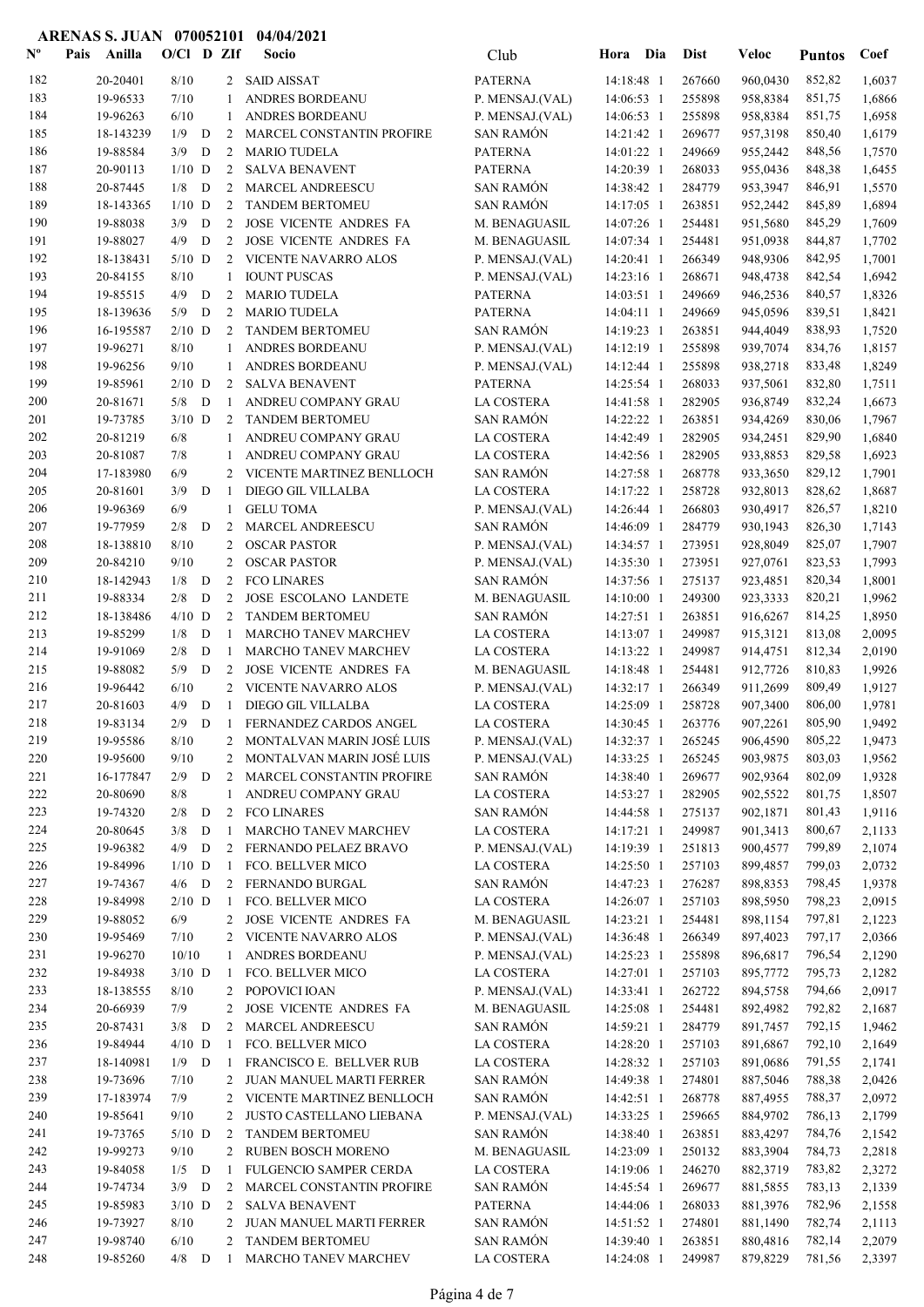| $\mathbf{N}^{\mathbf{o}}$ | Pais | Anilla               | $O/CI$ D ZIf |   |                | Socio                               | Club                                | Hora Dia                 |            | <b>Dist</b>      | Veloc                | <b>Puntos</b>    | Coef             |
|---------------------------|------|----------------------|--------------|---|----------------|-------------------------------------|-------------------------------------|--------------------------|------------|------------------|----------------------|------------------|------------------|
| 249                       |      | 18-142063            | 7/10         |   | 2              | <b>TANDEM BERTOMEU</b>              | SAN RAMÓN                           | 14:41:56 1               |            | 263851           | 873,8717             | 776,27           | 2,2257           |
| 250                       |      | 20-84440             | 9/10         |   | 2              | <b>SAID AISSAT</b>                  | <b>PATERNA</b>                      | 14:46:22 1               |            | 267660           | 873,6590             | 776,08           | 2,2029           |
| 251                       |      | 19-83111             | $3/9$ D      |   | -1             | FERNANDEZ CARDOS ANGEL              | LA COSTERA                          | 14:42:07 1               |            | 263776           | 873,0932             | 775,58           | 2,2443           |
| 252                       |      | 18-135027            | $5/10$ D     |   | 2              | JAVIER MORENO COLLADO               | <b>PATERNA</b>                      | 14:44:05 1               |            | 265453           | 872,9614             | 775,46           | 2,2390           |
| 253                       |      | 20-87172             | 8/9          |   | 2              | VICENTE MARTINEZ BENLLOCH           | <b>SAN RAMÓN</b>                    | 14:48:01 1               |            | 268778           | 872,6086             | 775,15           | 2,2200           |
| 254                       |      | 19-85982             | $4/10$ D     |   | 2              | <b>SALVA BENAVENT</b>               | <b>PATERNA</b>                      | 14:48:06 1               |            | 268033           | 869,9546             | 772,79           | 2,2350           |
| 255                       |      | 19-95989             | 8/10         |   | 2              | <b>JOSE MIGUEL BRETO</b>            | <b>SAN RAMÓN</b>                    | 14:40:19 1               |            | 260764           | 868,2968             | 771,32           | 2,3064           |
| 256                       |      | 18-140864            | 4/9          | D | $\mathbf{1}$   | FERNANDEZ CARDOS ANGEL              | LA COSTERA                          | 14:43:59 1               |            | 263776           | 867,7318             | 770,82           | 2,2890           |
| 257                       |      | 19-95836             | 7/9          |   | $\mathbf{1}$   | <b>GELU TOMA</b>                    | P. MENSAJ.(VAL)                     | 14:47:33 1               |            | 266803           | 867,5110             | 770,62           | 2,2718           |
| 258                       |      | 19-83180             | 5/9          | D | -1             | FERNANDEZ CARDOS ANGEL              | <b>LA COSTERA</b>                   | 14:46:08 1               |            | 263776           | 861,6376             | 765,40           | 2,3068           |
| 259                       |      | 19-282192            | 6/9          |   | 2              | <b>MARIO TUDELA</b>                 | <b>PATERNA</b>                      | 14:29:57 1               |            | 249669           | 861,0760             | 764,91           | 2,4466           |
| 260                       |      | 18-140848            | 6/9          |   | 1              | FERNANDEZ CARDOS ANGEL              | LA COSTERA                          | 14:46:33 1               |            | 263776           | 860,4665             | 764,36           | 2,3247           |
| 261                       |      | 20-81686             | 1/8          | D | 1              | <b>JOSE V. LOPEZ ALVENTOSA</b>      | LA COSTERA                          | 14:37:36 1               |            | 255887           | 859,8353             | 763,80           | 2,4056           |
| 262                       |      | 19-83353             | 5/8          | D | -1             | MARCHO TANEV MARCHEV                | LA COSTERA                          | 14:31:08 1               |            | 249987           | 858,6684             | 762,77           | 2,4718           |
| 263                       |      | 18-142147            | 10/10        |   | 2              | CAMACHO CASTRO, LUIS FELI           | <b>SAN RAMÓN</b>                    | 14:35:39 1               |            | 253480           | 857,3651             | 761,61           | 2,4471           |
| 264                       |      | 19-85907             | 6/10         |   | $\overline{2}$ | JAVIER MORENO COLLADO               | <b>PATERNA</b>                      | 14:51:18 1               |            | 265453           | 852,7241             | 757,49           | 2,3456           |
| 265                       |      | 19-83177             | 7/9          |   | 1              | FERNANDEZ CARDOS ANGEL              | LA COSTERA                          | 14:51:38 1               |            | 263776           | 846,4306             | 751,90           | 2,3694           |
| 266                       |      | 20-82000             | $5/10$ D     |   | 1              | FCO. BELLVER MICO                   | <b>LA COSTERA</b>                   | 14:43:56 1               |            | 257103           | 845,9191             | 751,44           | 2,4401           |
| 267                       |      | 19-96412             | 10/10        |   | 2              | MONTALVAN MARIN JOSÉ LUIS           | P. MENSAJ.(VAL)                     | 14:53:47 1               |            | 265245           | 845,3126             | 750,90           | 2,3741           |
| 268                       |      | 19-88506             | 7/9          |   | 2              | AHMED BENLENKADEM                   | M. BENAGUASIL                       | 14:37:23 1               |            | 250992           | 844,0016             | 749,74           | 2,5183           |
| 269                       |      | 19-77960             | 4/8          | D | $\overline{c}$ | MARCEL ANDREESCU                    | <b>SAN RAMÓN</b>                    | 15:17:26 1               |            | 284779           | 843,9563             | 749,70           | 2,2278           |
| 270                       |      | 20-83924             | 5/9          | D | 2              | FERNANDO PELAEZ BRAVO               | P. MENSAJ.(VAL)                     | 14:39:18 1               |            | 251813           | 841,3398             | 747,37           | 2,5288           |
| 271                       |      | 12-195679            | 3/8          | D | $\overline{2}$ | <b>FCO LINARES</b>                  | <b>SAN RAMÓN</b>                    | 15:08:04 1               |            | 275137           | 838,6619             | 744,99           | 2,3230           |
| 272                       |      | 20-81960             | 2/9          | D | $\mathbf{1}$   | FRANCISCO E. BELLVER RUB            | <b>LA COSTERA</b>                   | 14:46:53 1               |            | 257103           | 837,7874             | 744,22           | 2,4951           |
| 273                       |      | 20-81984             | 6/10         |   | 1              | FCO. BELLVER MICO                   | <b>LA COSTERA</b>                   | 14:47:36 1               |            | 257103           | 835,8355             | 742,48           | 2,5043           |
| 274                       |      | 20-87469             | 5/8          | D | 2              | MARCEL ANDREESCU                    | <b>SAN RAMÓN</b>                    | 15:20:49 1               |            | 284779           | 835,5783             | 742,26           | 2,2692           |
| 275                       |      | 20-84248             | 9/10         |   | 1              | <b>IOUNT PUSCAS</b>                 | P. MENSAJ.(VAL)                     | 15:03:34 1               |            | 268671           | 830,3420             | 737,60           | 2,4140           |
| 276                       |      | 19-96062             | 8/10         |   | 2              | <b>TANDEM BERTOMEU</b>              | <b>SAN RAMÓN</b>                    | 14:58:34 1               |            | 263851           | 828,2442             | 735,74           | 2,4671           |
| 277                       |      | 17-174998            | $3/9$ D      |   | -1             | FRANCISCO E. BELLVER RUB            | LA COSTERA                          | 14:51:44 1               |            | 257103           | 824,7530             | 732,64           | 2,5410           |
| 278                       |      | 20-84399             | 10/10        |   | 2              | POENARU ALIN MIHAI                  | P. MENSAJ.(VAL)                     | 15:08:34 1               |            | 270949           | 824,6393             | 732,54           | 2,4199           |
| 279                       |      | 20-83960             | 6/9          |   | 2              | FERNANDO PELAEZ BRAVO               | P. MENSAJ.(VAL)                     | 14:45:37 1               |            | 251813           | 823,9505             | 731,93           | 2,6131           |
| 280<br>281                |      | 20-12077<br>19-74318 | 9/10<br>4/8  | D | 2<br>2         | POPOVICI IOAN<br><b>FCO LINARES</b> | P. MENSAJ.(VAL)<br><b>SAN RAMÓN</b> | 14:59:05 1<br>15:16:51 1 |            | 262722<br>275137 | 823,3648<br>816,7938 | 731,41           | 2,5136           |
| 282                       |      | 19-74606             | 4/9          | D | 2              | MARCEL CONSTANTIN PROFIRE           | SAN RAMÓN                           | 15:10:21 1               |            | 269677           | 816,3372             | 725,57           | 2,4087<br>2,4663 |
| 283                       |      | 20-84414             | 10/10        |   | 2              | <b>SAID AISSAT</b>                  | <b>PATERNA</b>                      | 15:09:54 1               |            | 267660           | 811,3368             | 725,16<br>720,72 | 2,4937           |
| 284                       |      | 20-87425             | 6/8          |   | 2              | MARCEL ANDREESCU                    | <b>SAN RAMÓN</b>                    | 15:32:42 1               |            | 284779           | 807,4256             | 717,25           | 2,3520           |
| 285                       |      | 18-135929            | 5/9          | D | 2              | MARCEL CONSTANTIN PROFIRE           | <b>SAN RAMÓN</b>                    | 15:15:24 1               |            | 269677           | 804,0459             | 714,24           | 2,4925           |
| 286                       |      | 19-73904             | 9/10         |   |                | 2 JUAN MANUEL MARTI FERRER          | <b>SAN RAMÓN</b>                    |                          | 15:22:48 1 | 274801           | 801,6365             | 712,10           | 2,4546           |
| 287                       |      | 19-95448             | 8/10         |   |                | 2 VICENTE NAVARRO ALOS              | P. MENSAJ.(VAL)                     | 15:12:48 1               |            | 266349           | 800,3275             | 710,94           | 2,5414           |
| 288                       |      | 18-135085            | 7/10         |   |                | 2 JAVIER MORENO COLLADO             | <b>PATERNA</b>                      | 15:11:41 1               |            | 265453           | 800,3206             | 710,94           | 2,5588           |
| 289                       |      | 19-96146             | 10/10        |   | 2              | POPOVICI IOAN                       | P. MENSAJ.(VAL)                     | 15:08:49 1               |            | 262722           | 798,9923             | 709,76           | 2,5944           |
| 290                       |      | 19-73743             | 9/10         |   | 2              | <b>TANDEM BERTOMEU</b>              | <b>SAN RAMÓN</b>                    | 15:11:44 1               |            | 263851           | 795,3708             | 706,54           | 2,5922           |
| 291                       |      | 19-88324             | $3/8$ D      |   | 2              | JOSE ESCOLANO LANDETE               | M. BENAGUASIL                       | 14:53:32 1               |            | 249300           | 795,1308             | 706,33           | 2,7530           |
| 292                       |      | 17-165558            | 9/10         |   |                | 2 VICENTE NAVARRO ALOS              | P. MENSAJ.(VAL)                     | 15:16:34 1               |            | 266349           | 791,3707             | 702,99           | 2,5856           |
| 293                       |      | 19-84919             | 7/10         |   | 1              | FCO. BELLVER MICO                   | LA COSTERA                          | 15:05:15 1               |            | 257103           | 790,4781             | 702,19           | 2,6878           |
| 294                       |      | 18-135047            | 8/10         |   | $\overline{2}$ | JAVIER MORENO COLLADO               | <b>PATERNA</b>                      | 15:17:15 1               |            | 265453           | 787,1105             | 699,20           | 2,6121           |
| 295                       |      | 19-84482             | $1/9$ D      |   | -1             | <b>VICENTE PERIS PIQUERAS</b>       | LA COSTERA                          | 14:56:43 1               |            | 247137           | 780,3094             | 693,16           | 2,8153           |
| 296                       |      | 19-84489             | 2/9          | D | $\mathbf{1}$   | <b>VICENTE PERIS PIQUERAS</b>       | LA COSTERA                          | 14:57:17 1               |            | 247137           | 778,9158             | 691,92           | 2,8248           |
| 297                       |      | 18-141166            | $2/5$ D      |   | $\mathbf{1}$   | FULGENCIO SAMPER CERDA              | LA COSTERA                          | 14:57:09 1               |            | 246270           | 776,5095             | 689,78           | 2,8443           |
| 298                       |      | 19-282213            | 10/10        |   | $\overline{2}$ | RUBEN BOSCH MORENO                  | M. BENAGUASIL                       | 15:04:43 1               |            | 250132           | 770,3085             | 684,28           | 2,8098           |
| 299                       |      | 17-173608            | $5/8$ D      |   | 2              | <b>FCO LINARES</b>                  | <b>SAN RAMÓN</b>                    | 15:40:15 1               |            | 275137           | 763,7391             | 678,44           | 2,5630           |
| 300                       |      | 18-142320            | $8/10$       |   | $\mathbf{2}$   | <b>RAUL ROIG PERIS</b>              | <b>SAN RAMÓN</b>                    | 15:42:25 1               |            | 276381           | 762,6057             | 677,43           | 2,5600           |
| 301                       |      | 20-86042             | $5/6$ D      |   | 2              | FERNANDO BURGAL                     | <b>SAN RAMÓN</b>                    | 15:44:52 1               |            | 276287           | 757,2273             | 672,65           | 2,5695           |
| 302                       |      | 19-88392             | 8/9          |   | 2              | JOSE VICENTE ANDRES FA              | M. BENAGUASIL                       | 15:18:58 1               |            | 254481           | 750,7552             | 666,91           | 2,7989           |
| 303                       |      | 19-74336             | 6/8          |   | 2              | <b>FCO LINARES</b>                  | <b>SAN RAMÓN</b>                    | 15:47:43 1               |            | 275137           | 748,2310             | 664,66           | 2,5973           |
| 304                       |      | 18-142775            | 6/9          |   | 2              | MARCEL CONSTANTIN PROFIRE           | <b>SAN RAMÓN</b>                    | 15:43:06 1               |            | 269677           | 742,7072             | 659,76           | 2,6587           |
| 305                       |      | 20-86143             | 9/10         |   | 2              | <b>RAUL ROIG PERIS</b>              | <b>SAN RAMÓN</b>                    | 15:52:10 1               |            | 276381           | 742,6270             | 659,69           | 2,6027           |
| 306                       |      | 20-90832             | 7/9          |   | 2              | <b>MARIO TUDELA</b>                 | <b>PATERNA</b>                      | 15:18:38 1               |            | 249669           | 737,2842             | 654,94           | 2,8906           |
| 307                       |      | 18-5095601           | 7/9          |   | 2              | MARCEL CONSTANTIN PROFIRE           | <b>SAN RAMÓN</b>                    | 15:47:14 1               |            | 269677           | 734,3478             | 652,33           | 2,6849           |
| 308                       |      | 19-85968             | $5/10$ D     |   | 2              | <b>SALVA BENAVENT</b>               | <b>PATERNA</b>                      | 15:47:02 1               |            | 268033           | 730,2688             | 648,71           | 2,7102           |
| 309                       |      | 20-86098             | 6/6          |   | 2              | FERNANDO BURGAL                     | SAN RAMÓN                           | 15:58:52 1               |            | 276287           | 729,2460             | 647,80           | 2,6377           |
| 310                       |      | 19-83140             | 8/9          |   | 1              | FERNANDEZ CARDOS ANGEL              | LA COSTERA                          | 15:43:19 1               |            | 263776           | 726,0223             | 644,93           | 2,7718           |
| 311                       |      | 19-84143             | $3/5$ D      |   | -1             | FULGENCIO SAMPER CERDA              | LA COSTERA                          | 15:19:46 1               |            | 246270           | 724,8210             | 643,87           | 2,9784           |
| 312                       |      | 20-84967             | 8/9          |   | $\mathbf{1}$   | <b>GELU TOMA</b>                    | P. MENSAJ.(VAL)                     | 15:49:39 1               |            | 266803           | 721,7719             | 641,16           | 2,7580           |
| 313                       |      | 20-87346             | 9/10         |   | 2              | <b>JOSE MIGUEL BRETO</b>            | <b>SAN RAMÓN</b>                    | 15:42:23 1               |            | 260764           | 719,5806             | 639,21           | 2,8309           |
| 314                       |      | 20-90111             | 6/10         |   | 2              | <b>SALVA BENAVENT</b>               | <b>PATERNA</b>                      | 15:53:28 1               |            | 268033           | 717,6892             | 637,53           | 2,7630           |
| 315                       |      | 18-140936            | $4/9$ D      |   |                | 1 FRANCISCO E. BELLVER RUB          | LA COSTERA                          | 15:38:28 1               |            | 257103           | 717,2299             | 637,12           | 2,8896           |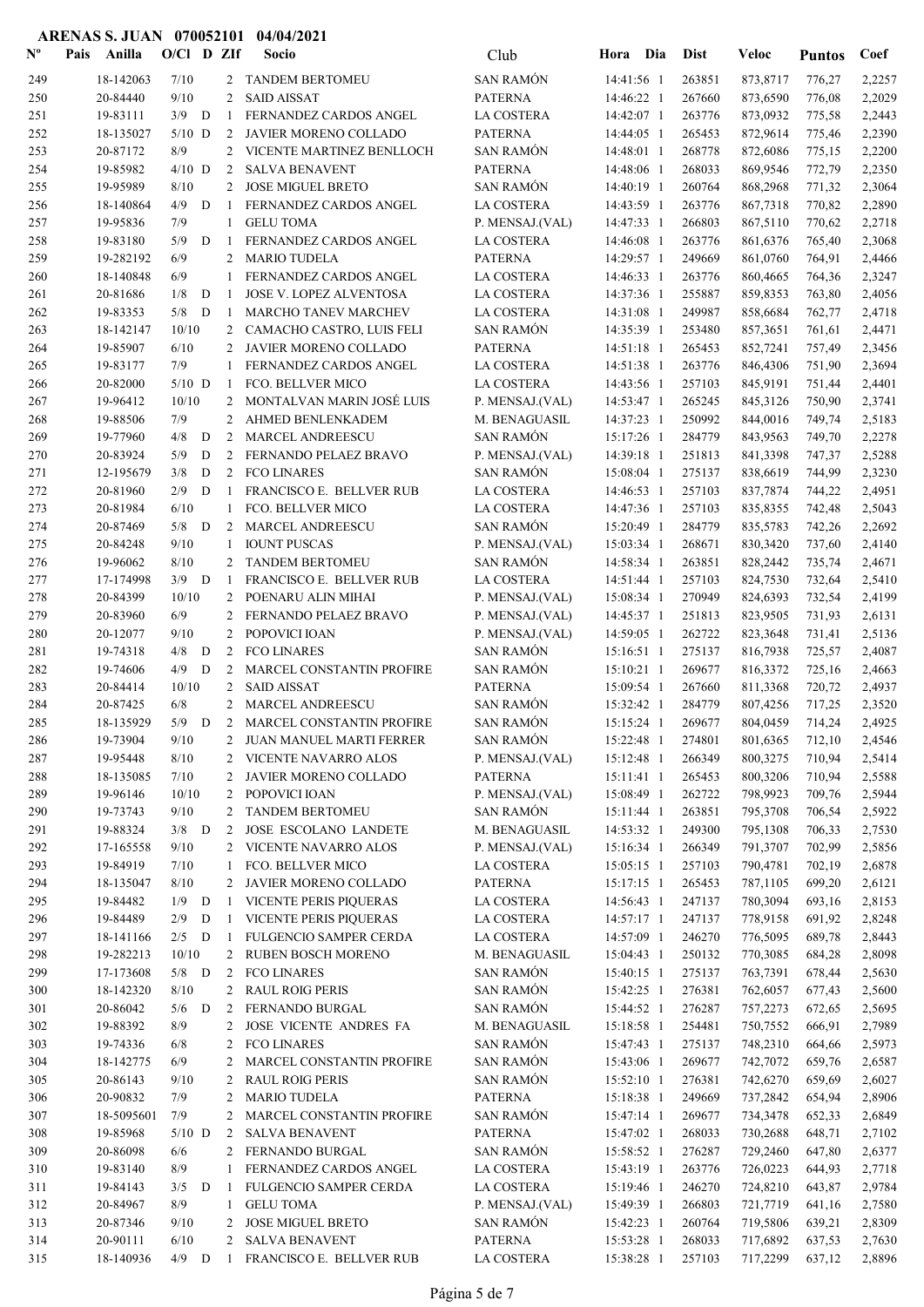| $\mathbf{N}^{\mathbf{o}}$ | Pais | Anilla                | $O/CI$ D ZIf |   |                | Socio                                             | Club                          | Hora                     | Dia | <b>Dist</b>      | Veloc                | <b>Puntos</b>    | Coef             |
|---------------------------|------|-----------------------|--------------|---|----------------|---------------------------------------------------|-------------------------------|--------------------------|-----|------------------|----------------------|------------------|------------------|
| 316                       |      | 20-87538              | 10/10        |   |                | 2 JOSE MIGUEL BRETO                               | <b>SAN RAMÓN</b>              | 15:43:50 1               |     | 260764           | 716,7128             | 636,67           | 2,8581           |
| 317                       |      | 19-85916              | 9/10         |   | 2              | JAVIER MORENO COLLADO                             | <b>PATERNA</b>                | 15:50:48 1               |     | 265453           | 715,8927             | 635,94           | 2,8165           |
| 318                       |      | 20-87451              | 7/8          |   | 2              | <b>MARCEL ANDREESCU</b>                           | <b>SAN RAMÓN</b>              | 16:17:54 1               |     | 284779           | 715,7050             | 635,77           | 2,6336           |
| 319                       |      | 19-73808              | 10/10        |   | 2              | <b>TANDEM BERTOMEU</b>                            | <b>SAN RAMÓN</b>              | 15:50:38 1               |     | 263851           | 711,8923             | 632,38           | 2,8515           |
| 320                       |      | 20-67236              | 8/9          |   | 2              | AHMED BENLENKADEM                                 | M. BENAGUASIL                 | 15:36:02 1               |     | 250992           | 704,9677             | 626,23           | 3,0069           |
| 321                       |      | 20-81613              | 5/9          | D | -1             | DIEGO GIL VILLALBA                                | LA COSTERA                    | 15:54:37 1               |     | 258728           | 690,6473             | 613,51           | 2,9261           |
| 322                       |      | 19-85321              | 6/8          |   | -1             | MARCHO TANEV MARCHEV                              | <b>LA COSTERA</b>             | 15:43:34 1               |     | 249987           | 687,5960             | 610,80           | 3,0379           |
| 323                       |      | 19-99240              | 10/10        |   | 2              | <b>DARIUSZ STROJNOWSKI</b>                        | M. BENAGUASIL                 | 15:46:40 1               |     | 251272           | 685,2873             | 608,75           | 3,0317           |
| 324                       |      | 20-87138              | 8/8          |   | 2              | <b>MARCEL ANDREESCU</b>                           | <b>SAN RAMÓN</b>              | 16:39:58 1               |     | 284779           | 678,0991             | 602,36           | 2,6833           |
| 325                       |      | 19-85912              | 10/10        |   | 2              | JAVIER MORENO COLLADO                             | <b>PATERNA</b>                | 16:12:46 1               |     | 265453           | 675,8542             | 600,37           | 2,8876           |
| 326                       |      | 18-151886             | 4/8          | D | 2              | JOSE ESCOLANO LANDETE                             | M. BENAGUASIL                 | 15:49:11 1               |     | 249300           | 675,2743             | 599,85           | 3,0841           |
| 327                       |      | 18-142810             | 8/9          |   | 2              | MARCEL CONSTANTIN PROFIRE                         | <b>SAN RAMÓN</b>              | 16:19:37 1               |     | 269677           | 674,8392             | 599,47           | 2,8598           |
| 328                       |      | 18-128198             | 7/9          |   | 2              | FERNANDO PELAEZ BRAVO                             | P. MENSAJ.(VAL)               | 15:53:48 1               |     | 251813           | 673,6570             | 598,42           | 3,0721           |
| 329                       |      | 20-81113              | 4/5          | D | -1             | FULGENCIO SAMPER CERDA                            | LA COSTERA                    | 15:49:57 1               |     | 246270           | 665,6846             | 591,34           | 3,1508           |
| 330                       |      | 18-140908             | 5/9          | D | -1             | FRANCISCO E. BELLVER RUB                          | <b>LA COSTERA</b>             | 16:08:32 1               |     | 257103           | 661,7270             | 587,82           | 3,0272           |
| 331                       |      | 18-143096             | 9/9          |   | 2              | MARCEL CONSTANTIN PROFIRE                         | <b>SAN RAMÓN</b>              | 16:28:10 1               |     | 269677           | 660,7031             | 586,91           | 2,8948           |
| 332                       |      | 18-141536             | 2/8          | D | -1             | JOSE V. LOPEZ ALVENTOSA                           | LA COSTERA                    | 16:14:54 1               |     | 255887           | 647,9792             | 575,61           | 3,0600           |
| 333                       |      | 18-140914             | 6/9          |   | -1             | FRANCISCO E. BELLVER RUB                          | <b>LA COSTERA</b>             | 16:19:41 1               |     | 257103           | 643,2668             | 571,42           | 3,0547           |
| 334                       |      | 20-81632              | 6/9          |   | -1             | DIEGO GIL VILLALBA                                | LA COSTERA                    | 16:24:53 1               |     | 258728           | 639,0186             | 567,65           | 3,0446           |
| 335                       |      | 17-174620             | 7/9          |   | 1              | <b>DIEGO GIL VILLALBA</b>                         | LA COSTERA                    | 16:33:38 1               |     | 258728           | 625,5008             | 555,64           | 3,0538           |
| 336                       |      | 19-84094              | 3/8          | D | -1             | <b>JOSE V. LOPEZ ALVENTOSA</b>                    | <b>LA COSTERA</b>             | $16:35:13$ 1             |     | 255887           | 616,2734             | 547,44           | 3,0969           |
| 337                       |      | 19-84055              | 4/8          | D | -1             | <b>JOSE V. LOPEZ ALVENTOSA</b>                    | LA COSTERA                    | 16:37:31 1               |     | 255887           | 612,8785             | 544,43           | 3,1061           |
| 338                       |      | 19-83130              | 9/9          |   | 1              | FERNANDEZ CARDOS ANGEL                            | LA COSTERA                    | 16:53:38 1               |     | 263776           | 608,2927             | 540,35           | 3,0221           |
| 339                       |      | 20-86715              | 10/10        |   | 2              | JUAN MANUEL MARTI FERRER                          | <b>SAN RAMÓN</b>              | 17:21:43 1               |     | 274801           | 595,1724             | 528,70           | 2,9095           |
| 340                       |      | 20-90116              | 7/10         |   | 2              | <b>SALVA BENAVENT</b>                             | <b>PATERNA</b>                | $17:11:27$ 1             |     | 268033           | 593,7158             | 527,40           | 2,9917           |
| 341                       |      | 18-141168             | 5/5          | D | -1             | FULGENCIO SAMPER CERDA                            | LA COSTERA                    | 16:38:32 1               |     | 246270           | 588,4119             | 522,69           | 3,2657           |
| 342                       |      | 18-140688             | 5/8          | D | -1             | JOSE V. LOPEZ ALVENTOSA                           | <b>LA COSTERA</b>             | 17:02:02 1               |     | 255887           | 578,8862             | 514,23           | 3,1522           |
| 343                       |      | 20-81058              | 6/8          |   | 1              | JOSE V. LOPEZ ALVENTOSA                           | LA COSTERA                    | 17:05:54 1               |     | 255887           | 573,8663             | 509,77           | 3,1614           |
| 344                       |      | 18-142338             | 10/10        |   | 2              | <b>RAUL ROIG PERIS</b>                            | <b>SAN RAMÓN</b>              | 17:45:50 1               |     | 276381           | 568,8803             | 505,34           | 2,9355           |
| 345                       |      | 19-84032              | 7/8          |   | -1             | <b>JOSE V. LOPEZ ALVENTOSA</b>                    | <b>LA COSTERA</b>             | 17:12:02 1               |     | 255887           | 566,0799             | 502,85           | 3,1798           |
| 346                       |      | 19-84995              | 8/10         |   | -1             | FCO. BELLVER MICO                                 | LA COSTERA                    | 17:15:53 1               |     | 257103           | 563,9667             | 500,98           | 3,1740           |
| 347                       |      | 20-84902              | 9/9          |   | -1             | <b>GELU TOMA</b>                                  | P. MENSAJ.(VAL)               | 17:37:14 1               |     | 266803           | 559,0620             | 496,62           | 3,0674           |
| 348                       |      | 17-174623             | 8/9          |   | -1             | DIEGO GIL VILLALBA                                | <b>LA COSTERA</b>             | 17:22:48 1               |     | 258728           | 559,0493             | 496,61           | 3,1723           |
| 349                       |      | 19-88032              | 9/9          |   | 2              | <b>JOSE VICENTE ANDRES FA</b>                     | M. BENAGUASIL                 | 17:27:58 1               |     | 254481           | 543,8016             | 483,07           | 3,2345           |
| 350                       |      | 19-85405              | 7/8          |   | -1             | MARCHO TANEV MARCHEV                              | <b>LA COSTERA</b>             | 17:37:58 1               |     | 249987           | 523,0218             | 464,61           | 3,3021           |
| 351                       |      | 19-85288              | 8/8          |   | -1             | MARCHO TANEV MARCHEV                              | <b>LA COSTERA</b>             | 17:45:38 1               |     | 249987           | 514,7649             | 457,27           | 3,3115           |
| 352                       |      | 20-86131              | 9/9          |   | $\overline{2}$ | VICENTE MARTINEZ BENLLOCH                         | <b>SAN RAMÓN</b>              | 18:27:23 1               |     | 268778           | 509,6445             | 452,72           | 3,0888           |
| 353                       |      | 20-81947              | $9/10$       |   |                | 1 FCO. BELLVER MICO                               | LA COSTERA                    | 18:11:10 1               |     | 257103           | 502,9729 446,80      |                  | 3,2382           |
| 354                       |      | 20-90223              | 8/10         |   | $\mathbf{2}$   | <b>SALVA BENAVENT</b>                             | <b>PATERNA</b>                | 18:39:35 1               |     | 268033           | 496,7407             | 441,26           | 3,1149           |
| 355                       |      | 20-90152              | 9/9          |   | $\overline{2}$ | <b>BAILEN RUIZ JOSE LUIS</b>                      | PATERNA                       | 18:39:52 1               |     | 265074           | 490,9990             | 436,16           | 3,1586           |
| 356                       |      | 20-84123              | 10/10        |   | -1             | <b>IOUNT PUSCAS</b>                               | P. MENSAJ.(VAL)               | 18:51:33 1               |     | 268671           | 487,1199             | 432,71           | 3,1251           |
| 357                       |      | 18-138473             | 10/10        |   |                | 2 VICENTE NAVARRO ALOS                            | P. MENSAJ.(VAL)               | 18:52:26 1               |     | 266349           | 482,1378             | 428,29           | 3,1612           |
| 358                       |      | 19-85424              | 10/10        |   | $\mathbf{2}$   | JUSTO CASTELLANO LIEBANA                          | P. MENSAJ.(VAL)               | 18:44:03 1               |     | 259665           | 477,2815             | 423,97           | 3,2516           |
| 359                       |      | 18-141527             | 8/8          |   | 1              | <b>JOSE V. LOPEZ ALVENTOSA</b>                    | LA COSTERA                    | 18:57:15 1               |     | 255887           | 459,1961             | 407,91           | 3,3089           |
| 360                       |      | 19-83750              | 3/9          | D | 1              | VICENTE PERIS PIQUERAS                            | LA COSTERA                    | 18:45:48 1               |     | 247137           | 452,7977             | 402,22           | 3,4356           |
| 361                       |      | 19-84477              | 4/9          | D | -1             | VICENTE PERIS PIQUERAS                            | LA COSTERA                    | 18:45:52 1               |     | 247137           | 452,7424             | 402,18           | 3,4451           |
| 362                       |      | 18-134776             | 1/9          | D | -1             | JOSE RAFAEL VILA GOMEZ                            | LA COSTERA                    | 18:48:26 1               |     | 247137           | 450,6236             | 400,29           | 3,4547           |
| 363                       |      | 20-81581              | 2/9          | D | -1             | JOSE RAFAEL VILA GOMEZ                            | LA COSTERA                    | 18:50:04 1               |     | 247137           | 449,2855             | 399,10           | 3,4642           |
| 364                       |      | 20-81562              | 3/9          | D | -1             | JOSE RAFAEL VILA GOMEZ                            | LA COSTERA                    | 18:50:07 1               |     | 247137           | 449,2447             | 399,07           | 3,4737           |
| 365                       |      | 19-83414              | 4/9          | D | -1             | JOSE RAFAEL VILA GOMEZ                            | LA COSTERA                    | 18:50:53 1               |     | 247137           | 448,6195             | 398,51           | 3,4833           |
| 366                       |      | 20-81600              | 5/9          | D | -1             | JOSE RAFAEL VILA GOMEZ                            | LA COSTERA                    | 18:51:26 1               |     | 247137           | 448,1720             | 398,12           | 3,4928           |
| 367                       |      | 20-90895              | 8/9          |   | 2              | <b>MARIO TUDELA</b>                               | PATERNA                       | 18:59:45 1               |     | 249669           | 446,0366             | 396,22           | 3,4669           |
| 368                       |      | 20-81548              | 6/9          |   | 1              | JOSE RAFAEL VILA GOMEZ                            | LA COSTERA                    | 18:55:00 1               |     | 247137           | 445,2919             | 395,56           | 3,5119           |
| 369                       |      | 18-140792             | 7/9          |   | 1              | JOSE RAFAEL VILA GOMEZ                            | LA COSTERA                    | 18:55:53 1               |     | 247137           | 444,5843             | 394,93           | 3,5215           |
| 370                       |      | 19-83406              | 5/9          | D | -1             | VICENTE PERIS PIQUERAS                            | LA COSTERA                    | 18:56:32 1               |     | 247137           | 444,0650             | 394,47           | 3,5310           |
| 371                       |      | 19-83472              | 8/9          |   | 1              | JOSE RAFAEL VILA GOMEZ                            | LA COSTERA                    | 18:57:47 1               |     | 247137           | 443,0699             | 393,58           | 3,5405           |
| 372                       |      | 19-96320              | 10/10<br>9/9 |   | 2              | DORINEL POENARU                                   | P. MENSAJ.(VAL)               | 19:52:07 1               |     | 270949<br>247137 | 442,6427             | 393,20           | 3,2381           |
| 373                       |      | 20-81587              |              |   | 1              | JOSE RAFAEL VILA GOMEZ                            | LA COSTERA                    | 19:04:04 1               |     | 257103           | 438,1344             | 389,20           | 3,5596           |
| 374<br>375                |      | 18-140901<br>19-88306 | 7/9<br>5/8   | D | 1<br>2         | FRANCISCO E. BELLVER RUB<br>JOSE ESCOLANO LANDETE | LA COSTERA<br>M. BENAGUASIL   | 19:33:30 1<br>19:28:21 1 |     | 249300           | 433,1980<br>423,7274 | 384,81<br>376,40 | 3,4308<br>3,5477 |
|                           |      |                       | 8/9          |   | 2              |                                                   |                               |                          |     | 251813           |                      |                  |                  |
| 376<br>377                |      | 19-85535<br>18-141417 | 6/9          |   | 1              | FERNANDO PELAEZ BRAVO<br>VICENTE PERIS PIQUERAS   | P. MENSAJ.(VAL)<br>LA COSTERA | 19:49:47 1<br>19:46:48 1 |     | 247137           | 412,9549<br>407,2792 | 366,83<br>361,79 | 3,5216<br>3,5978 |
| 378                       |      | 19-74130              | 10/10        |   | 2              | <b>ANTONIO PARDO</b>                              | <b>SAN RAMÓN</b>              | 09:08:24 2               |     | 274747           | 321,5672             | 307,61           | 3,2448           |
| 379                       |      | 19-84912              | 8/9          |   | 1              | FRANCISCO E. BELLVER RUB                          | LA COSTERA                    | 08:31:10 2               |     | 257103           | 314,6274             | 302,03           | 3,4767           |
| 380                       |      | 20-105138             | 10/10        |   | -1             | FCO. BELLVER MICO                                 | LA COSTERA                    | 08:37:30 2               |     | 257103           | 312,2077             | 299,52           | 3,4859           |
| 381                       |      | 20-81628              | 9/9          |   | 1              | DIEGO GIL VILLALBA                                | LA COSTERA                    | 09:02:42 2               |     | 258728           | 304,8521             | 291,77           | 3,4731           |
| 382                       |      | 18-140953             | 9/9          |   | -1             | FRANCISCO E. BELLVER RUB                          | LA COSTERA                    | 09:14:14 2               |     | 257103           | 298,8759             | 285,76           | 3,5042           |
|                           |      |                       |              |   |                |                                                   |                               |                          |     |                  |                      |                  |                  |